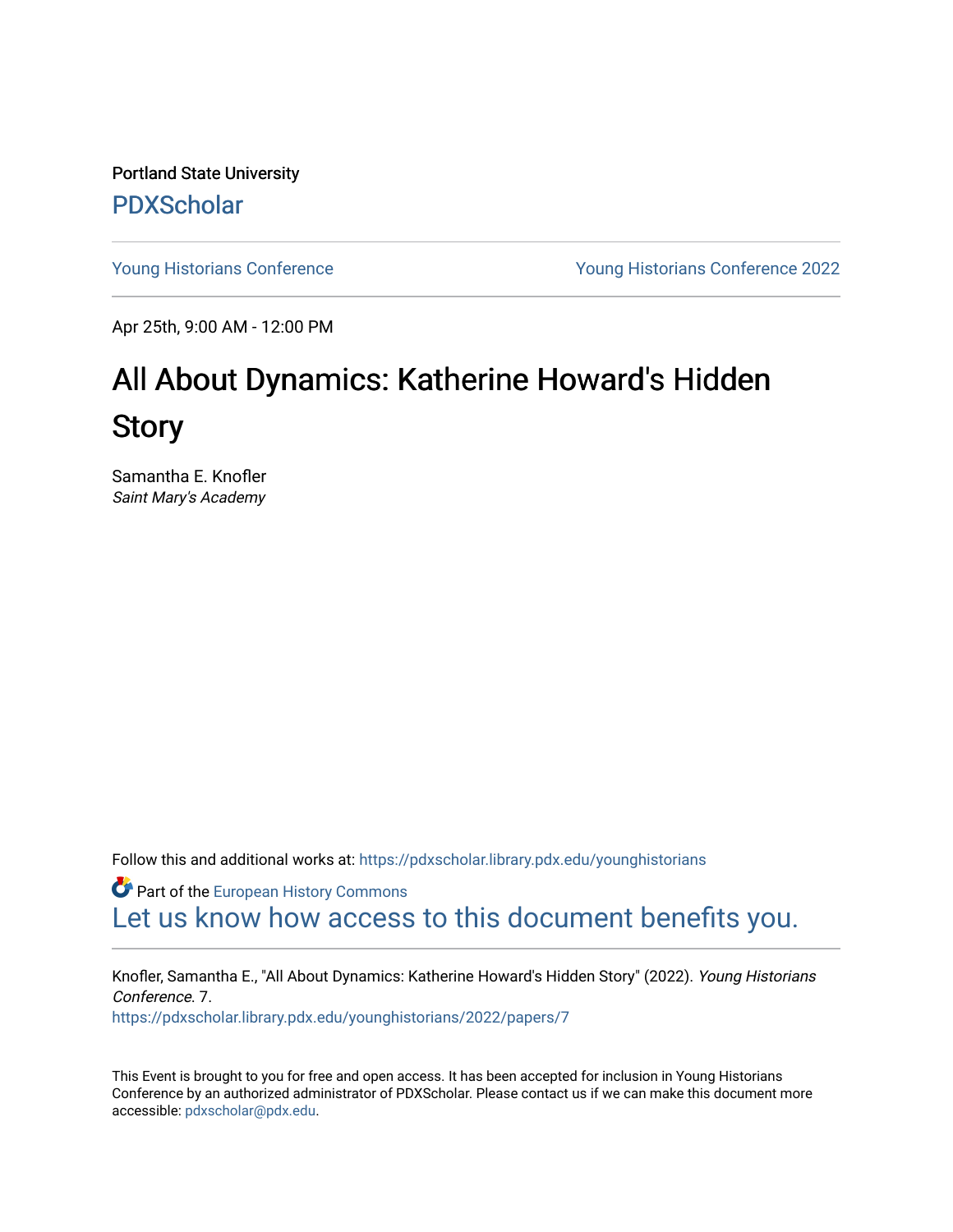All About Dynamics: Katherine Howard's Hidden Story

Samantha Knofler

PSU Challenge History of Modern Europe

Mr. Vannelli

December 17, 2021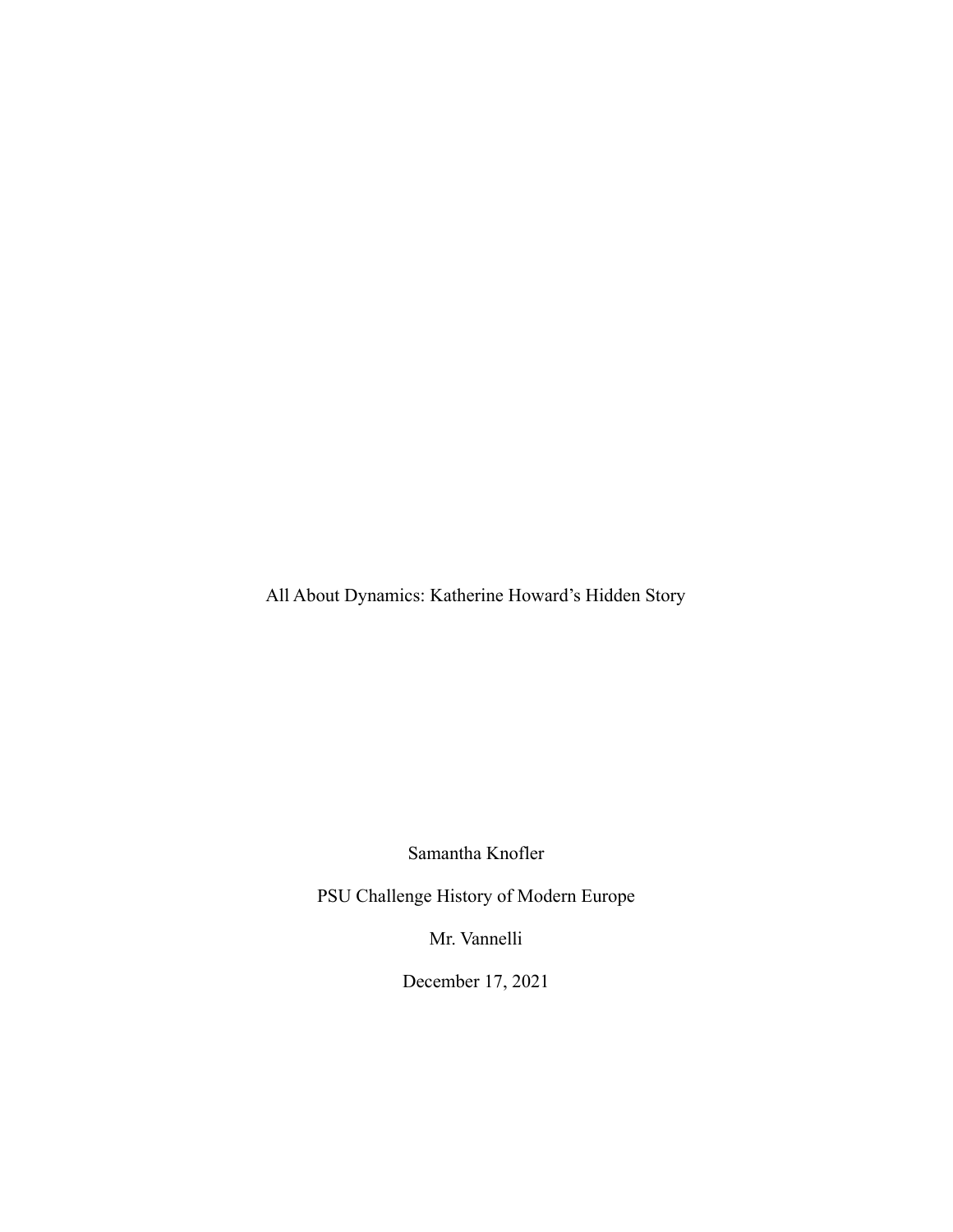"Divorced, beheaded, died. Divorced, beheaded, survived." The familiar nursery rhyme tells of the fates of the wives of the notorious British monarch, Henry VIII. Reigning from 1509-1547, Henry VIII is most notable for having had six wives, each with their own dismal end. Throughout history, their stories have been taken and passed through mainstream Western culture, whether through children's songs, television series, or even a musical. Of all six wives, Anne Boleyn, his second wife and first beheading, has remained infamous for her role in the creation of the Church of England. However, the same cannot be said for Katherine Howard, the fifth wife and second beheaded. The youngest of all of his wives, historians have come to the rough understanding that she was seventeen at the time of her marriage, barely nineteen at the time of her death. Despite her youth, or quite possibly because of it, historians have traditionally depicted her with the same scorn as those who influenced her demise. Over the centuries, Katherine Howard has been perceived as a sex-obsessed, flighty, and ignorant teenager, too caught up in the glitz and glamour of the palace and too self-obsessed to understand the consequences of her actions. Until recently, the story of her torrid love affairs were treated as concrete fact, along with her inherently wanton nature. With the introduction of deeper analysis however, new information and new interpretations bring to light a different story. While her historical narrative has continually slandered her as a "vixen" or "harlot," an in-depth analysis of primary sources<sup>1</sup> and modern scholarship reveals Katherine Howard to have been not a conniving enchantress, but rather an innocent and traumatized child, unprepared for the danger of the British court.

Due to her lack of privilege growing up, there is little evidence in primary sources of Katherine Howard's early life and even less of her own writing, which has led to various theories

<sup>&</sup>lt;sup>1</sup> Many different primary sources were analyzed. Primarily court documents and letters from the Court of King Henry VIII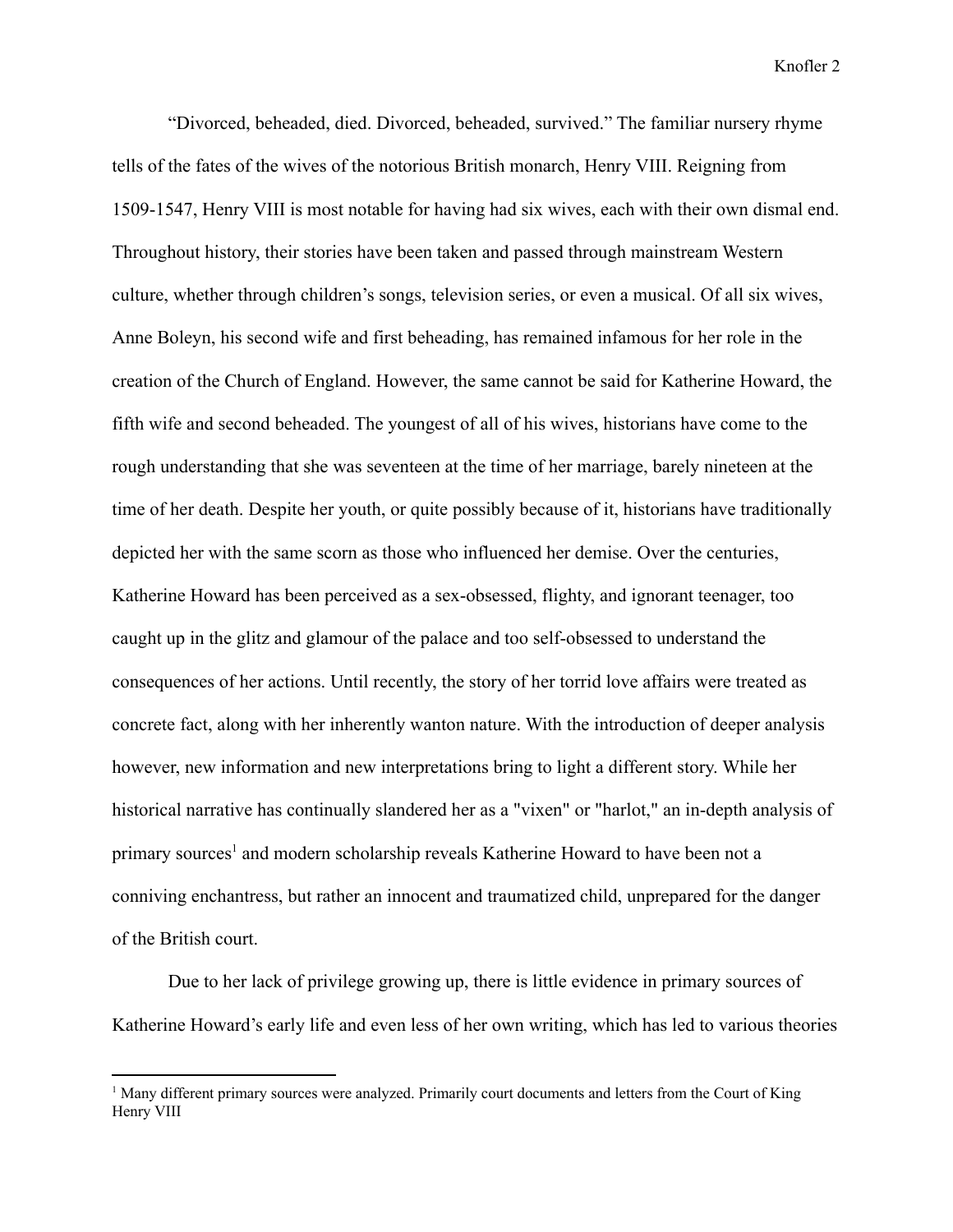and speculation. Here, the purpose is looking as closely as possible at primary sources and coming to the most accurate conclusions. Born somewhere between 1518 and 1524, there is no known definite year of her birth.<sup>2</sup> Scholars do agree, however, that she was born one of the youngest of ten children to a semi-noble family, the Howards. Having never appeased Henry VIII enough to win his favor, the Howards lived in relative poverty. From primary sources, her father, the Lord Edmund Howard, appears to have been a weak and ill-stricken man abused by his wife, Katherine's stepmother.<sup>3</sup> Katherine's mother died when she was young and, as an adolescent, she was sent to live with her great aunt, the Dowager Duchess of Norfolk, as was a common method of providing girls with education.<sup>4</sup> While she was there, at a young age, she entered into a relationship with her music tutor, Henry Mannox. Again, as her year of birth is hard to discern, there is no concrete age for her, though, it has been generally assumed she was around thirteen years old when their relationship began, Henry significantly older. <sup>5</sup> Due to her young age, modern historians have classified their relationship as sexual grooming, historians Christopher Day and Neil Johnston directly saying she was "sexually abused by one of her tutors, Henry Mannox."<sup>6</sup> Upon learning he had no intention of marrying her, Katherine ended their relationship. Later, Katherine began another relationship, this time with the secretary of the Dowager Duchess, Francis Deherem. Unlike her relationship with Mannox, Katherine and Deherem consummated their affair, as is stated in numerous court documents.<sup>7</sup> Their relationship

https://spartacus-educational.com/Francis\_Dereham.htm.

<sup>2</sup> Kizewski, Holly K, "Jewel of Womanhood: A Feminist Reinterpretation of Queen Katherine Howard" (2014): 7.

<sup>3</sup> "Lord Edmund Howard to Lady Lisle," 1535, *Letters and Papers, Foreign and Domestic, Henry VIII, Volume 8,* Entry Number 797, 287-305, ed. James Gairdner (London: Her Majesty's Stationery Office, 1885), British History Online.

<sup>4</sup> Kizewski, 8.

<sup>5</sup> Simkin, John, "Francis Dereham," *Spartacus Educational,* accessed December 10, 2021,

<sup>6</sup> Christopher Day and Neil Johnston, "*A Tormented Tudor Queen's Treasonous 'Love Letter': The National Archives*, January 21, 2021, in The National Archives, podcast, MP3 audio,

https://media.nationalarchives.gov.uk/index.php/catherine-howard-thomas-culpeper/.

<sup>7</sup> There are many instances, but the first prolific mention is: "The Council to [Paget, ambassador to France]" 1541, *Letters and Papers, Foreign and Domestic, Henry VIII, Volume16,* Entry Number 1334, ed. James Gairdner (London: Her Majesty's Stationery Office, 1885), British History Online.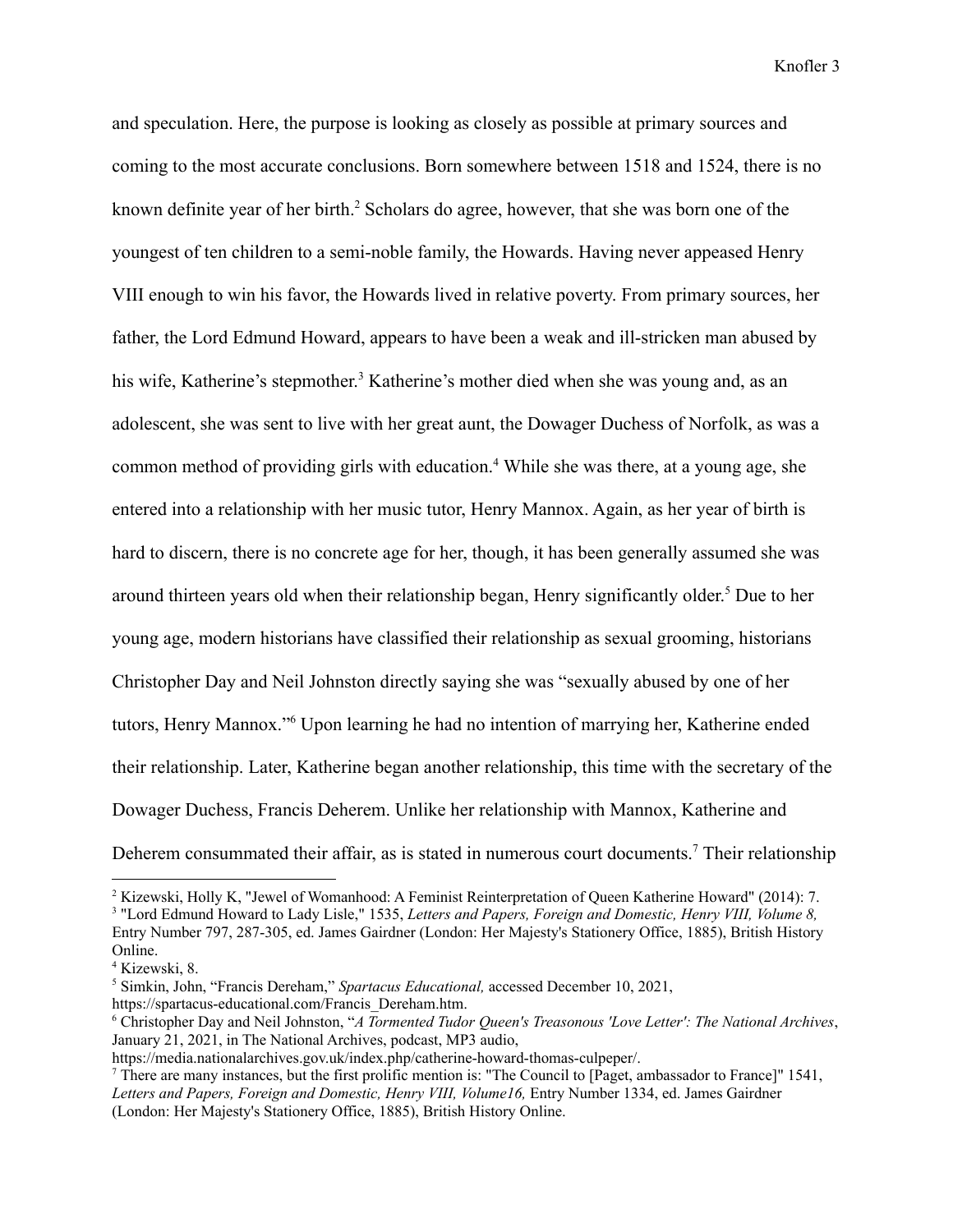ended when the Duke of Norfolk, Katherine's uncle, presented her in 1540 with the court position of a lady in waiting to the Queen, at the time Anne of Cleves. Henry's marriage to Anne of Cleves was notably unhappy and, due to lack of consummation, was annulled in July of the same year. As for who the new queen would be, Henry and Katherine were married July 28th in a private ceremony. While Henry lauded his new queen as the "jewel of womanhood" and often called her "a rose without a thorn," he would soon come to learn of her past.<sup>8</sup> When asked by her brother John Lassells as to why she would not ask for a position at court, Mary Lassells, a woman who had grown up alongside Katherine at the residence of the Dowager Duchess of Norfolk, explained. She stated Katherine was: "light, both in living and conditions" and told her brother of her past relationships.<sup>9</sup> Lassells then told what he had heard to the Archbishop Thomas Cranmer, who gave the King the information in a note during a religious ceremony. Both Deherem and Mannox were taken in for questioning under ulterior charges and, during interrogation, Deherem supplied a new name: Thomas Culpepper. A member of Henry's royal household, and groom in the privy chamber, Thomas Culpepper has been described by historians as "lecherous." In 1539, he was accused of the sexual assault of a park-keeper's wife, and the later murder of a villager who tried to confront him.<sup>10</sup> When interrogated, Culpepper admitted desiring a relationship with the queen, claiming she desired one as well. Katherine never affirmed Culpepper's claims, though she did later admit to her previous relationships with Deherem and Mannox when confronted by Cranmer. A trial whose primary evidence included two private meetings between the pair, what members of the court considered "longing glances,"

<sup>8</sup> Kizewski, 1.

<sup>&</sup>lt;sup>9</sup> Simkin.

<sup>&</sup>lt;sup>10</sup> Kizewski, 19.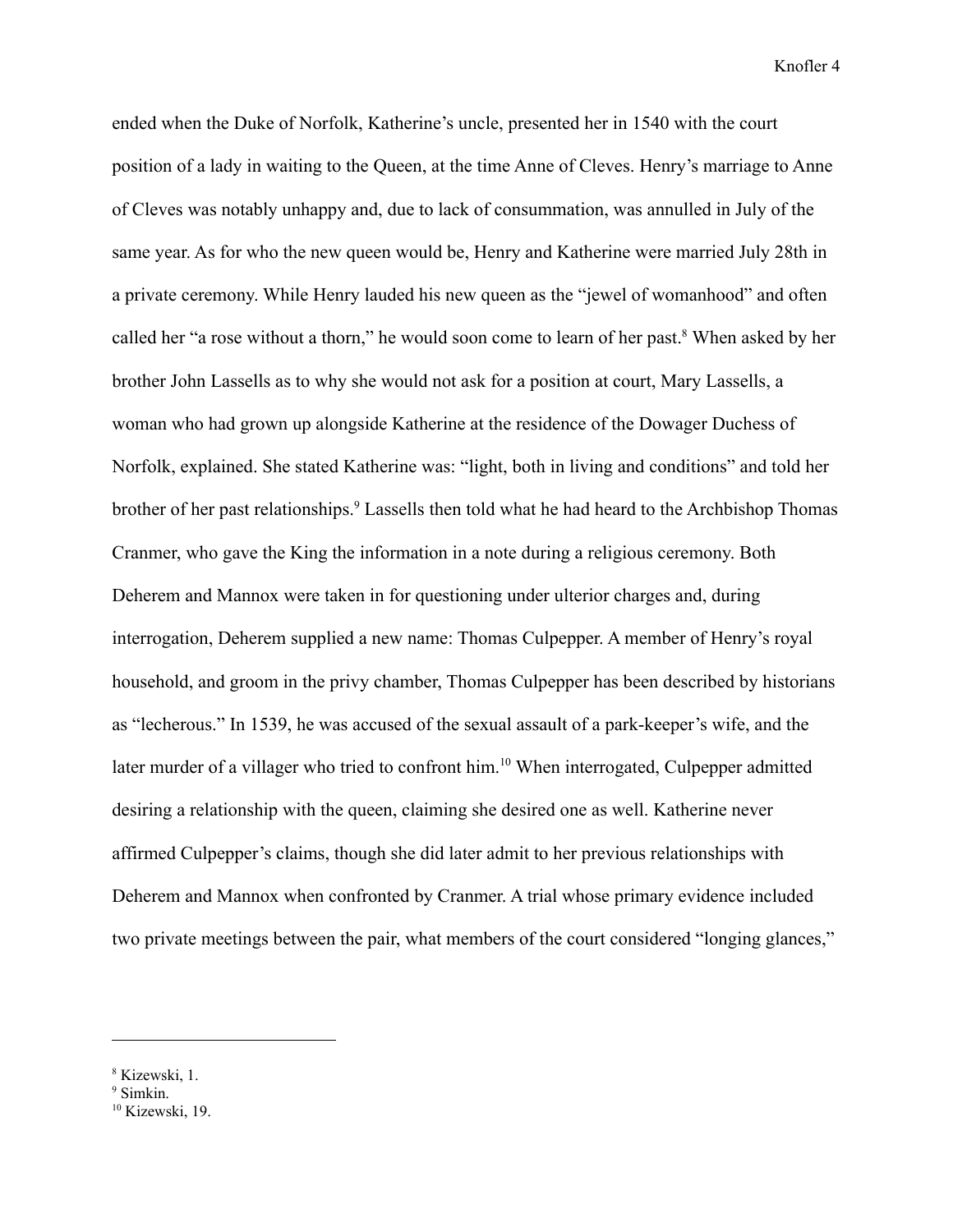and a single letter, Katherine, her lady Jane Rochford, Deherem, and Culpepper were all charged with treason and executed.

While historians have been quick to judge Katherine's character for her past relationships, David Starkey going so far as to claim she seduced Mannox in his 2003 book, *Six* Wives: The Queens of Henry VIII.<sup>11</sup> In spite of this, primary sources and new analysis uncover extenuating circumstances that paint Katherine as less of the vixen and more of a victim. As previously stated, Katherine's relationship with Henry Mannox began when she was roughly the age of thirteen and he was between twenty and thirty years old. With the significant age gap coupled with how young she was and the balance of power (while Katherine was a noblewoman, she lived in relative poverty), many have likened Mannox to using a tool of abuse known as grooming. Key signs of grooming are classified as: "manipulative behaviors that the abuser uses to gain access to a potential victim, coercing them to agree to the abuse."<sup>12</sup> Through that lens, Mannox's behaviors begin to line up. Upon later investigation, Katherine stated: "at the flattering and fair persuasions of Mannox being but a young girl I suffered him at sundry times...which neither became me with honesty to permit nor him to require."<sup>13</sup> While both Katherine and he denied ever having intercourse, a letter from the Privy Council notes Mannox, "...knew a privy mark on her body..." and confessed "...that he used to feel the secret parts of her body."<sup>14</sup> A combination of his knowledge and her pressured consent, their relationship fits the label of grooming. His own words further establish this claim. When he was confronted by Mary Lassells, he responded: "Hold thy peace, woman! I know her well enough. My designs are of a

<sup>&</sup>lt;sup>11</sup> Kizewski, 45.

<sup>12</sup> "Grooming: Know the Warning Signs." *RAINN. Rape, Abuse, and Incest National Network,* accessed December 12, 2021, https://www.rainn.org/news/grooming-know-warning-signs.

<sup>13</sup> Simkin.

<sup>14</sup> "The Council to [Paget, ambassador to France]" 1541, *Letters and Papers, Foreign and Domestic, Henry VIII, Volume16,* Entry Number 1334, ed. James Gairdner (London: Her Majesty's Stationery Office, 1885), British History Online.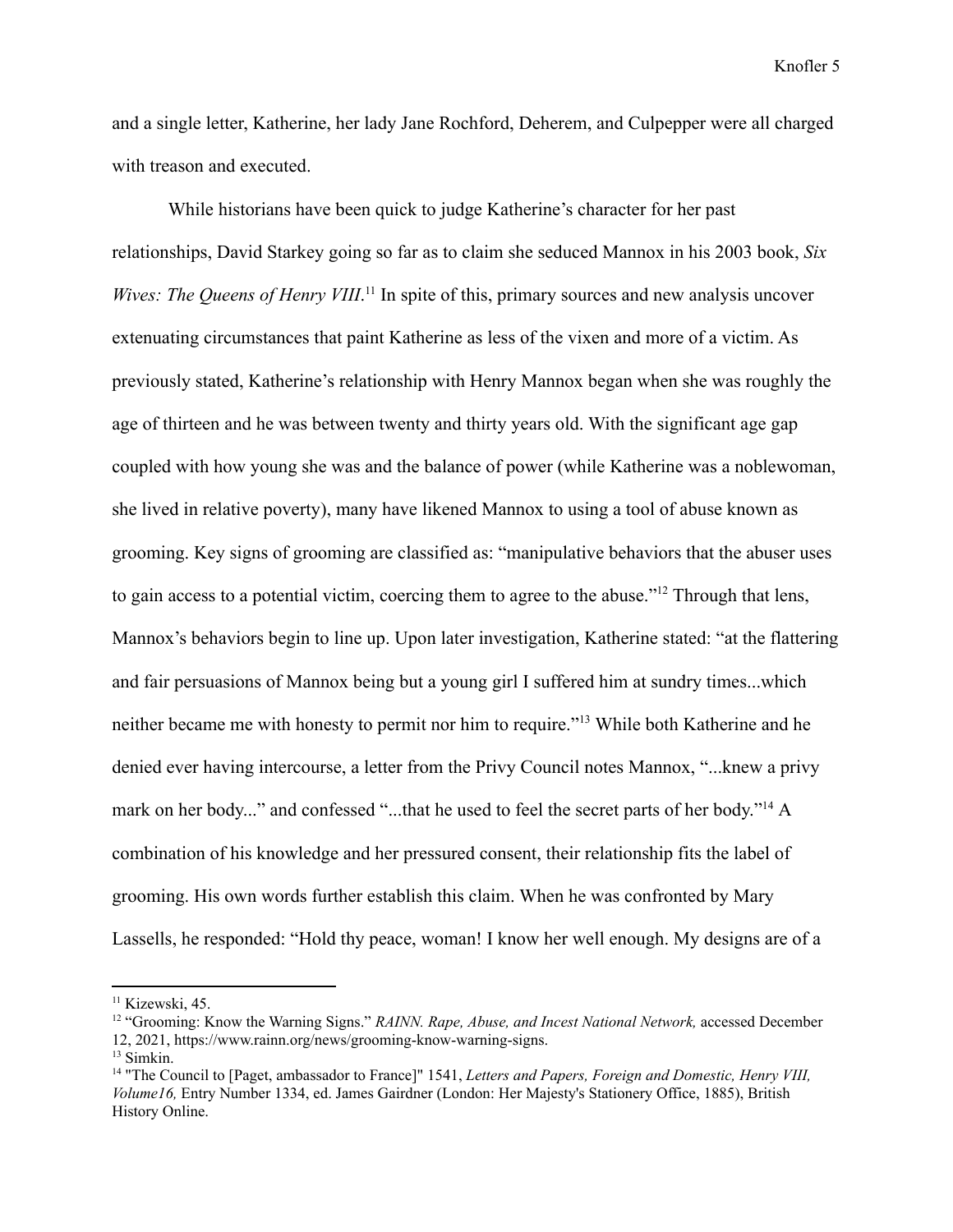dishonest kind, and from the liberties the young lady has allowed me, I doubt not of being able to effect my purpose. She hath said to me that I shall have her maidenhead, though it be painful to her..."<sup>15</sup> While the term "dishonest" highlights its own form of deceit in the modern day, at the time, "honesty" paralleled the word "chastity," further elaborating on his sexual intentions.<sup>16</sup> The term "maidenhead" similarly describes her virginity. While Katherine went on to end the relationship soon after Lassells told her of what he had said, Mannox still remained in the household and, with few knowing of the relationship and fewer understanding the psychological significance, Katherine had no resources or even the knowledge of the damage of what he had done. Similar parallels were present in her next relationship.

Shortly after ending her relationship with Henry Mannox, Katherine began another with the secretary of her great aunt, Francis Deherem. When exactly their relationship started and how long it lasted are both unknown by historians. Estimates for Katherine's age range from fourteen to sixteen with Deherem around the age of twenty five. As for how long their relationship lasted, the range is widely estimated at three months to three years.<sup>17</sup> Most information surrounding Katherine and Deherem's relationship is derived from interrogations and court documents. Court documents place significant emphasis on Deherem due to the fact that, unlike Mannox, Deherem and Katherine undoubtedly consummated their affair. In a letter to King Charles V, diplomat Eustace Chapuys writes: "news was confirmed yesterday by the lord Privy Seal, that this queen had confessed to having had to do, before she was married with Mr. Durem...that during at least three years that their amours lasted they had slept together...without a word of marriage."<sup>18</sup> In a

<sup>&</sup>lt;sup>15</sup> Simkin.

<sup>16</sup> Kizewski, 14.

 $17$  Court documents describe a three year period for their relationship, however scholar estimates range from a few months to a few years. Simkin. "Marillac to Francis I," 1541, *Letters and Papers, Foreign and Domestic, Henry VIII, Volume16,* Entry Number 1426, ed. James Gairdner (London: Her Majesty's Stationery Office, 1885), British History Online.

<sup>18</sup> "Chapuys to Charles V," 1541, *Letters and Papers, Foreign and Domestic, Henry VIII, Volume16,* Entry Number 1359, ed. James Gairdner (London: Her Majesty's Stationery Office, 1885), British History Online.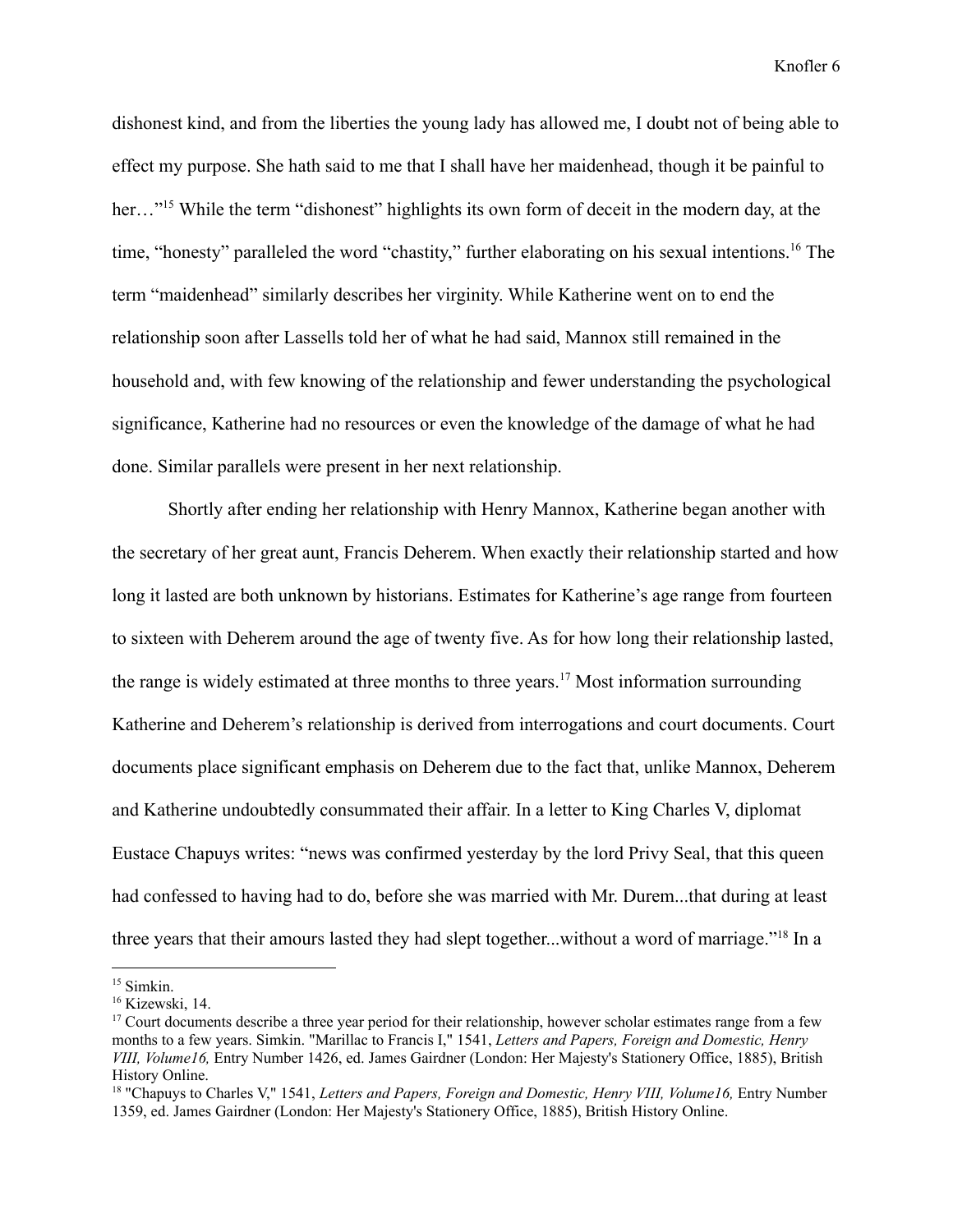time when women were confined to sexual purity and chastity based values, the knowledge that Katherine had had previous sexual encounters was enough to sentence both her and Deherem to death. The only thing that could have saved them would have been a pre-contract of marriage, annulling Katherine's marriage to Henry. Deherem tried to establish this, as, through another letter to Charles V, Chapuys describes: "Durem confessed his early intimacy with the Queen, but justified it as an engagement."<sup>19</sup> Katherine, on the other hand, denied such claims. As to why, historians can only speculate. Though confessing Deherem and she would often call each other "husband" and "wife" and there was speculation within the household that they would marry, she refused every time he would propose.<sup>20</sup> In her official letter of confession, she stated: "He hath lain with me, sometimes in his doublet and hose, and two or three times naked, but not so naked that he had nothing upon him, for he had always at the least his doublet, and as I do think his hose also; but I mean naked, when his hose was put down."<sup>21</sup> When interrogated by Archbishop Thomas Cranmer, she also claimed she had not properly consented and he had raped her with "importunate force."<sup>22</sup> Cranmer doubted her claims, though, as the information preserved relied primarily on witness testimony, there is no way to concretely know. Erring on the side of caution, and the age gap between the two paired with Katherine's earlier sexual abuse that went unnoticed, it is indeed possible. Later, perhaps in an attempt to divert blame, in a letter to Ambassador Charles de Marillac to King Francis I of France, Marillac highlights: "Durant, to show his innocence since the marriage, said that Colpepre had succeeded him in the queen's

<sup>19</sup> "Chapuys to Charles V," 1541, *Letters and Papers, Foreign and Domestic, Henry VIII, Volume16,* Entry Number 1401, ed. James Gairdner (London: Her Majesty's Stationery Office, 1885), British History Online.

 $20$  Simkin.

<sup>21</sup> Simkin.

<sup>22</sup> Simkin.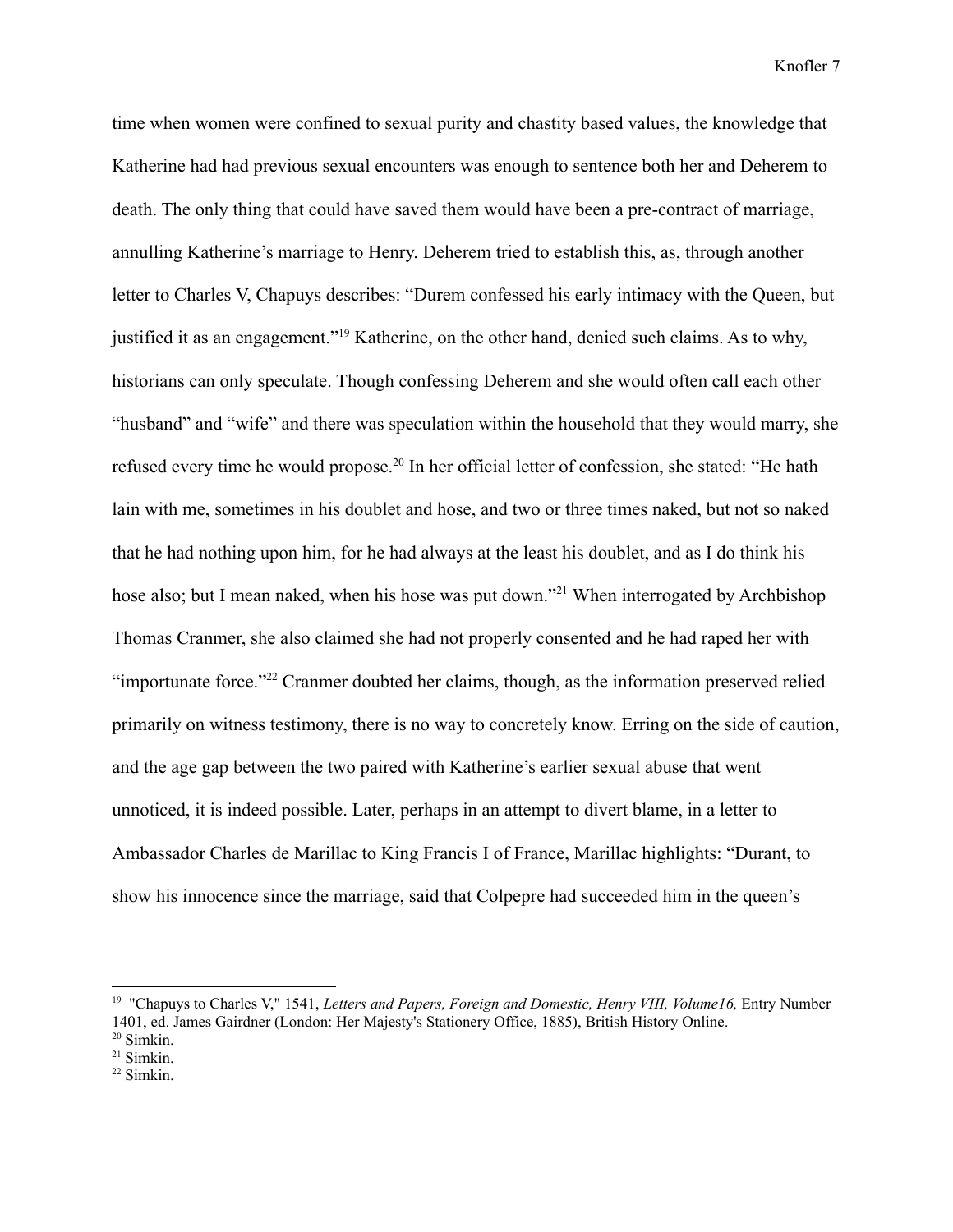affections."<sup>23</sup> The "Colpepre" Deherem refers to was none other than Thomas Culpepper, in many biographies Katherine's "lover." While that claim has been argued and disputed, the addition of Culpepper provided the one written piece of evidence: Katherine Howard's letter.

The letter from Katherine Howard to Thomas Culpepper was, undoubtedly, some of the strongest evidence in both of their sentences. While historians have previously viewed it the same way the jurors had, as a declaration of her undying love for a man who was not her husband, new scholarship has re-examined its meaning. Historians for the British National Archives, Neil Johnston and Christopher Day analyzed the letter and came to vastly different conclusions. Day states: "It can be seen as a love letter if it's taken out of context, but when it's put into context, I think it's not a love letter at all actually."<sup>24</sup> As for the context, he argues: "I think she's trying to appease him. He is likely very ambitious, he's learnt of Catherine's sexual past, and he is trying to exploit this and it's likely he's trying to blackmail her. And she is responding in the way she could by using the position she has to her own advantage by trying to possibly keep him quiet. It's hard to know what she's doing. It's hard to know if they had a full sexual relationship or not. It's certainly recounted that they did, but she's certainly responding to pressure."<sup>25</sup> Day and Johnston were not the first to notice the possibility of Katherine being blackmailed. Historian Holly K. Kizewski noted undertones of blackmail in a letter from an old acquaintance of Katherine, Joan Bulmer. In her letter, Bulmer asks for a position at court, remarking of the "perfect honesty" she had always seen of Katherine and how, from others, she heard it remained.<sup>26</sup> As honesty and chastity were seen as interchangeable at the time, Kizewski

<sup>23</sup> "Marillac to Francis I," 1541, *Letters and Papers, Foreign and Domestic, Henry VIII, Volume16,* Entry Number 1366, ed. James Gairdner (London: Her Majesty's Stationery Office, 1885), British History Online. It is also important to note the lack of spelling standards at the time. Deherem, Katherine, Culpepper, and Mannox all have variations on their names in primary sources.

<sup>24</sup> Day and Johnston

 $25$  Day and Johnston.

<sup>26</sup> Kizewski, 14.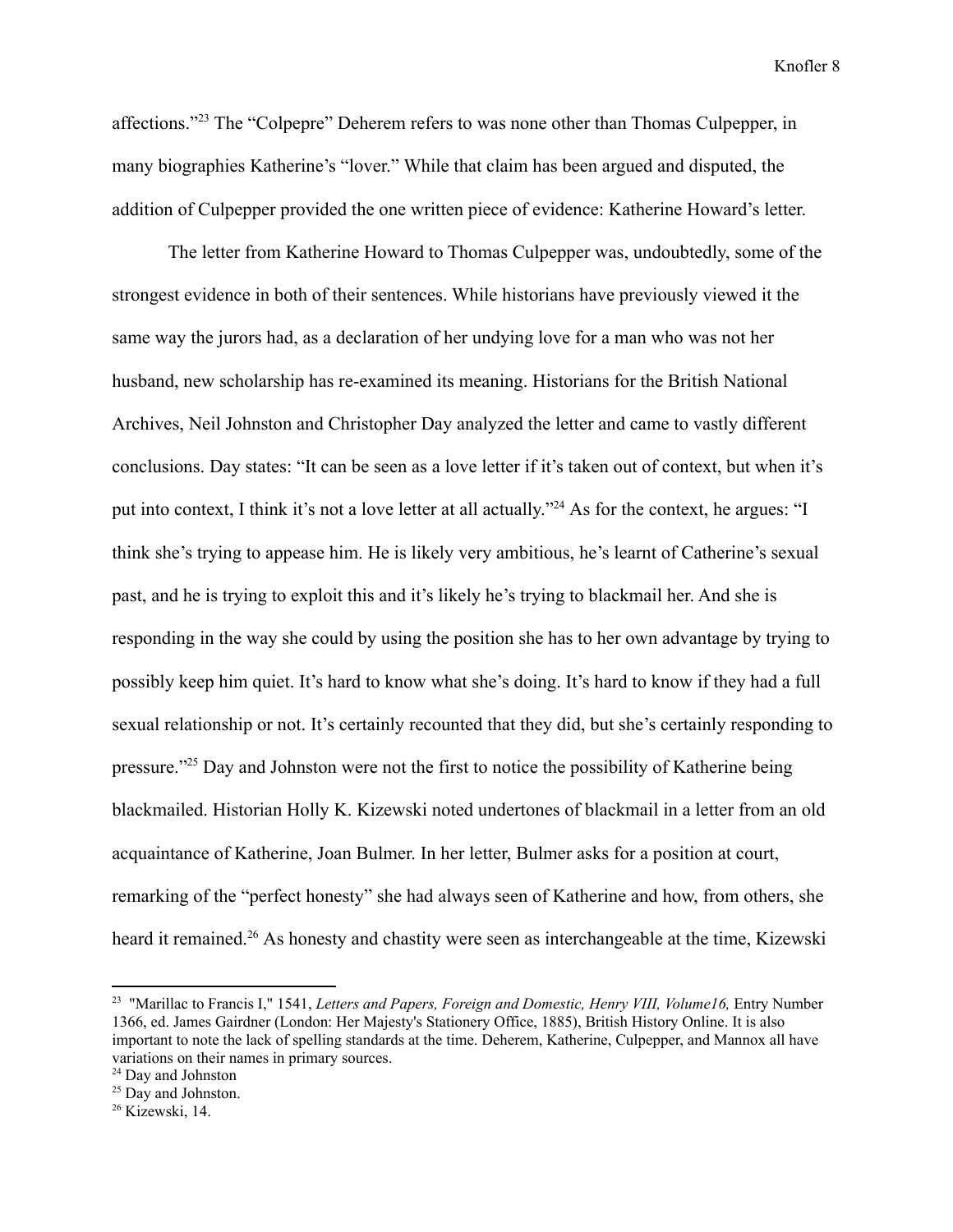suggests Bulmer was alluding to Katherine's chastity (or lack of chastity) and previous indiscretions. As no one in Katherine's family, nor Katherine herself had disclosed her past to Henry and his court, the chance of it getting uncovered presented a significant danger. Similar behavior is noted of Francis Deherem, who sent Katherine a letter asking for a position and was then appointed as a gentleman usher. For someone whose close proximity could create danger, her choice seems odd and foolhardy. Court documents note that, while Katherine and Deherem adamantly denied having seen each other while he was at court (Deherem under torture), Deherem recieved priviliges while under Katherine's command. Upon questioning, Robert Davenport stated "many despised him [Deherem] because the queen favored him."<sup>27</sup> On the official trial transcripts of Deherem and Culpepper, evidence cited she "had him in notable favour above others," regarding Deherem and "gave him divers gifts and sums of money"<sup>28</sup> Katherine's response to Culpepper in the letter follows similar undertones. Day asserting the "...language might suggest that Katherine's life is dependent upon a secret that Culpepper is keeping for her, and which she urgently wishes to speak with him about, as suggested by the tone of the letter: 'for I never longed so muche for [a] thyng as I do to se[e] you and to speke wyth you, the wyche I trust shalbe shortely now.' Perhaps Culpepper had knowledge of the queen's sexual past and was holding the information to ransom, in return for particular privileges."<sup>29</sup> They conclude: "this doesn't appear to have been an affair in the normal sense...she might have been forced into 'buying' their silence to hide her previous sexual relationships..."<sup>30</sup> While their analysis uncovers a greater understanding, if it was even a love letter, it would have been both

<sup>28</sup> "Trial of Thos. Culpepper and Fras. Dereham, for Treason," 1541, *Letters and Papers, Foreign and Domestic, Henry VIII, Volume 16,* Entry Number 1395, ed. James Gairdner (London: Her Majesty's Stationery Office, 1885), <sup>27</sup> "About Katharine Howard," 1541, *Letters and Papers, Foreign and Domestic, Henry VIII, Volume 16,* Entry Number 1339, ed. James Gairdner (London: Her Majesty's Stationery Office, 1885), British History Online.

<sup>&</sup>lt;sup>29</sup> Day and Johnston. British History Online.

<sup>&</sup>lt;sup>30</sup> Day and Johnston.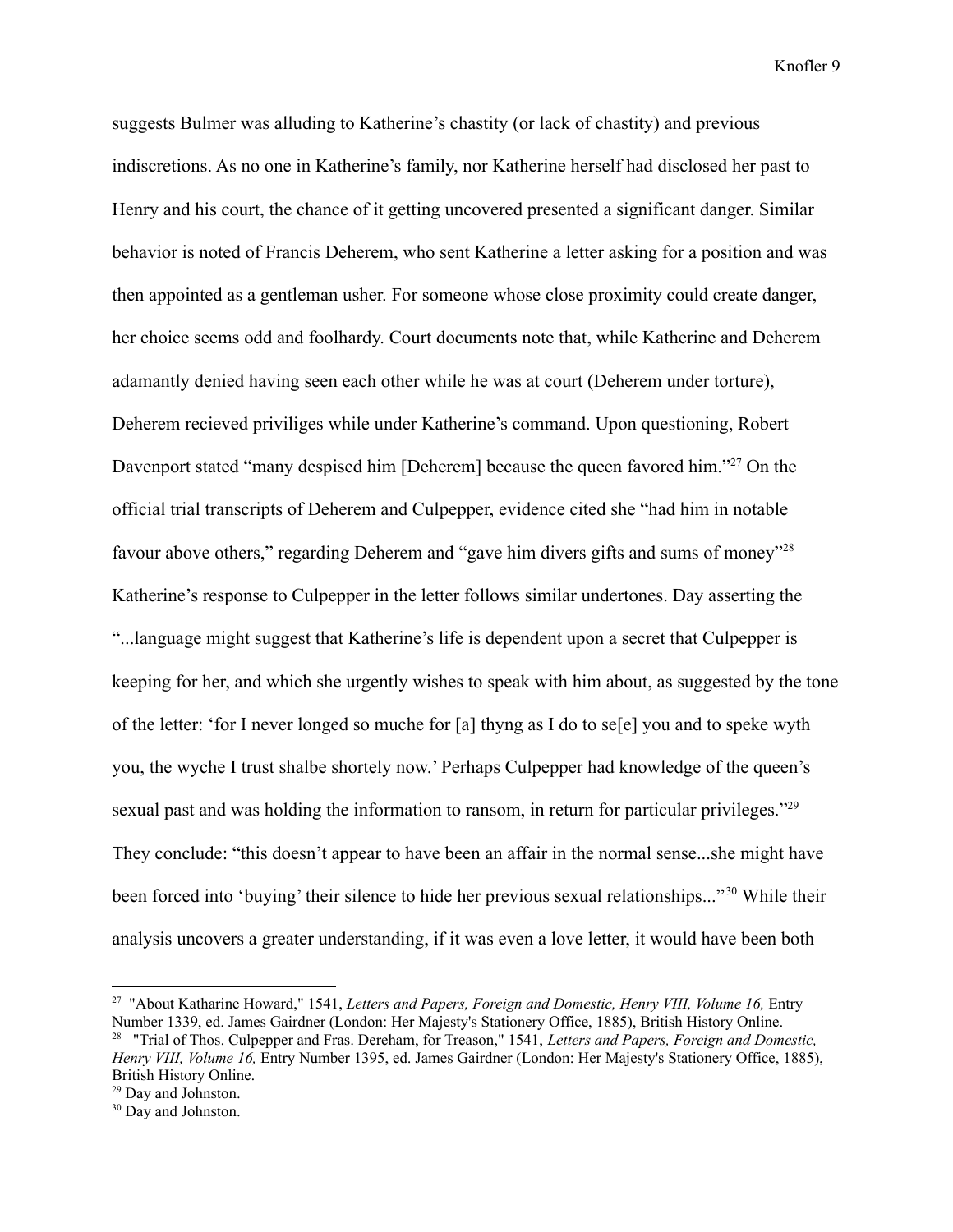dangerous and out of character for Katherine to have professed her love in a way that could so easily be used against her. For reference, Katherine instructed Culpepper: "to beware that when so ever he went to confession he should never shrive him of any such things as should pass betwixt her and him;"<sup>31</sup> fearing Henry, being the head of the church, would be told. For a woman without faith in her clergy and their dedication to God, the idea she would produce something so incriminating if it truly were an affair seems contradictory. Other primary sources detailing both her writing and her actions reveal the significant contrast.

Despite what she was later portrayed as, primary sources describe her as the ideal Englishwoman for the sixteenth century. At the time, the most important qualities of a woman were seen as chastity, obedience, and silence above all else, all mirroring Katherine's recorded behavior. Up until her allegations, there had been no mention of Katherine displeasing Henry. This is striking, considering if she brought on Henry's anger, it likely would have been recorded as it was with his other wives, both before and after her. <sup>32</sup> The three main sources on her behavior and time in court, Chapuys, Thomas Cranmer, and Marillac all regarded her highly, a very challenging feat. Originally sent during the tenure of Queen Catherine of Aragon, and "never a man to mince words,"<sup>33</sup> Chapuys was fiercely dedicated to Catherine of Aragon, even after her divorce. However, even when Katherine came into conflict with Mary, Aragon's daughter, he made little mention of it and did not speak ill of her. After her beheading, he continued to refer to her as the "Queen," a contrast, seeing as he was prolific for calling Anne Boleyn (who was beheaded on similar charges) a "concubine" and the "Great Whore."<sup>34</sup> Marillac

<sup>33</sup> Kizewski, 87.  $32$  This is mentioned broadly by Kizewski, 3. Specifics regarding Jane Seymour can be found: "to the Cardinal du Bellay," 1536, *Letters and Papers, Foreign and Domestic, Henry VIII, Volume 11,* Entry Number 860, ed. James Gairdner (London: Her Majesty's Stationery Office, 1885), British History Online. <sup>31</sup> "About Katharine Howard," 1541, *Letters and Papers, Foreign and Domestic, Henry VIII, Volume 16,* Entry Number 1339, ed. James Gairdner (London: Her Majesty's Stationery Office, 1885), British History Online.

<sup>34</sup> "Chapuys to Antoine Perrenot," 1536, *Letters and Papers, Foreign and Domestic, Henry VIII, Volume 10,* Entry Number 901, ed. James Gairdner (London: Her Majesty's Stationery Office, 1885), British History Online.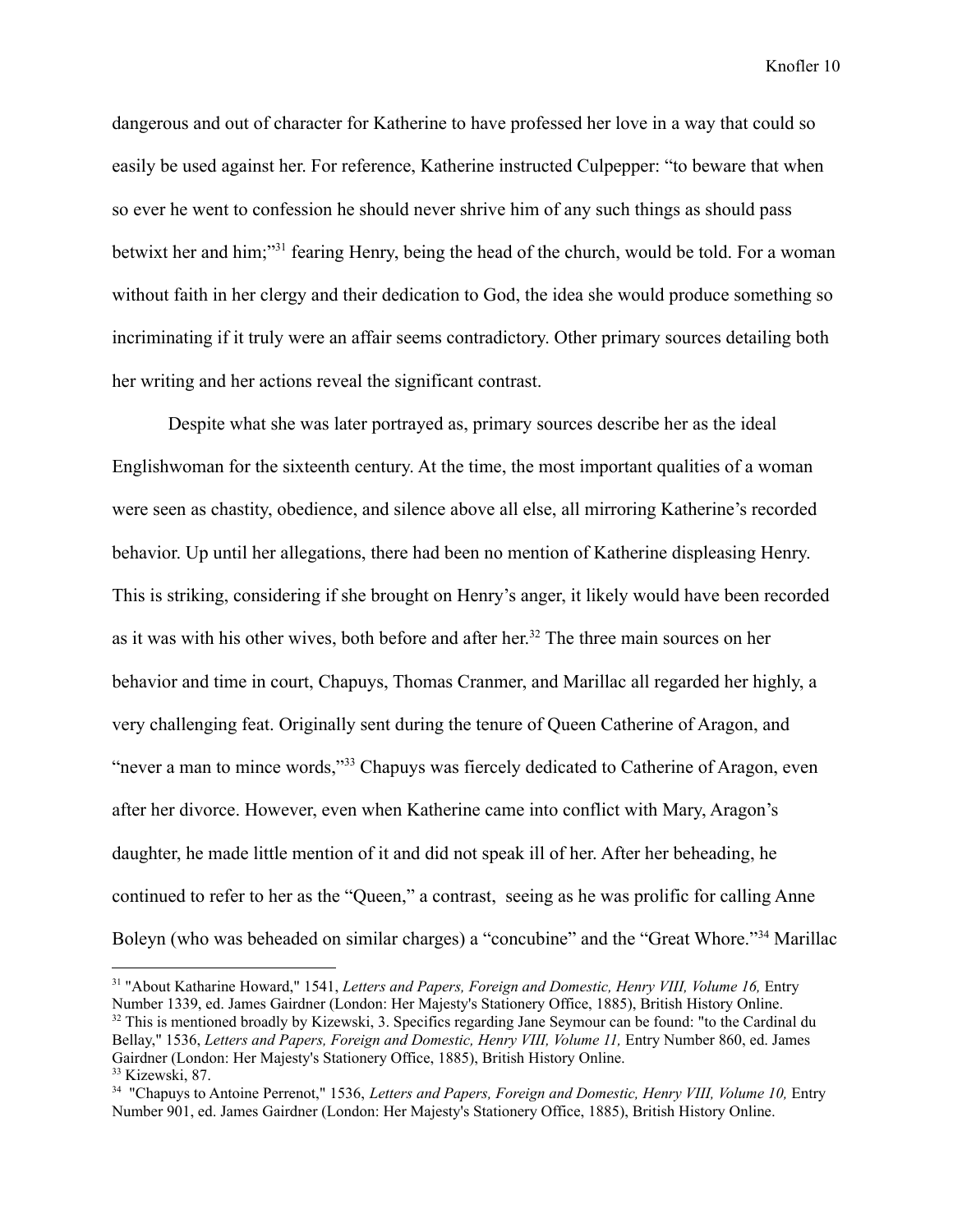has similar respect for her. According to Kizewski, his letters described the only "...area in women's behavior in which Katherine most obviously and outwardly failed was that of "shamefastness," but her failure in this area suited her well."<sup>35</sup> He described her as, "rather graceful than beautiful" and praised her for her vivacity and life that set her apart from the other women of the court.<sup>36</sup> Even at her trial, he did not condemn her, instead passing judgment at the cavalier manner of the Duke of Norfolk laughing as he interrogated Deherem and Culpepper.<sup>37</sup> Archbishop Thomas Cranmer, while the one to interrogate her and, as a Protestant bishop, staunchly against her Catholic faith, treated her kindly. When she began to repeatedly act out in a frenzied manner during interrogations, Cranmer was the one to order that all objects she could possibly hurt herself with were to be removed.<sup>38</sup> For a political enemy, this action suggests sympathy or kindness. As for the people of England, Chapuys noted her coronation received a "splendid reception."<sup>39</sup> For a queen who replaced her beloved predecessor, her warm welcome was out of the ordinary. Though Anne of Cleves was not as greatly loved as Catherine of Aragon, Anne Boleyn had notably received a hostile and cold greeting. <sup>40</sup> After her beheading, there is minimal to no animosity towards her. In fact, at the idea of Henry taking on another wife, Chapuys writes: "few, if any, ladies now at Court would aspire to such an honour."<sup>41</sup> Though, to Henry, Katherine's betrayal was seen as one condemning him and reminding him of his age, it appears that his own cruel nature was accentuated in her death, the blame turning to him instead. As for her queenly acts, while Katherine has often been considered "greedy" and "material obsessed" (most notably Alison Weir in her 1995 book, *The Six Wives of Henry VIII*), there is

- <sup>37</sup> Kizewski, 91.
- <sup>38</sup> Kizewski, 89.
- <sup>39</sup> Kizewski, 90.
- $40$  Ibid.

<sup>35</sup> Kizewski, 84

 $36$ Ibid.

<sup>41</sup> Kizewski, 91.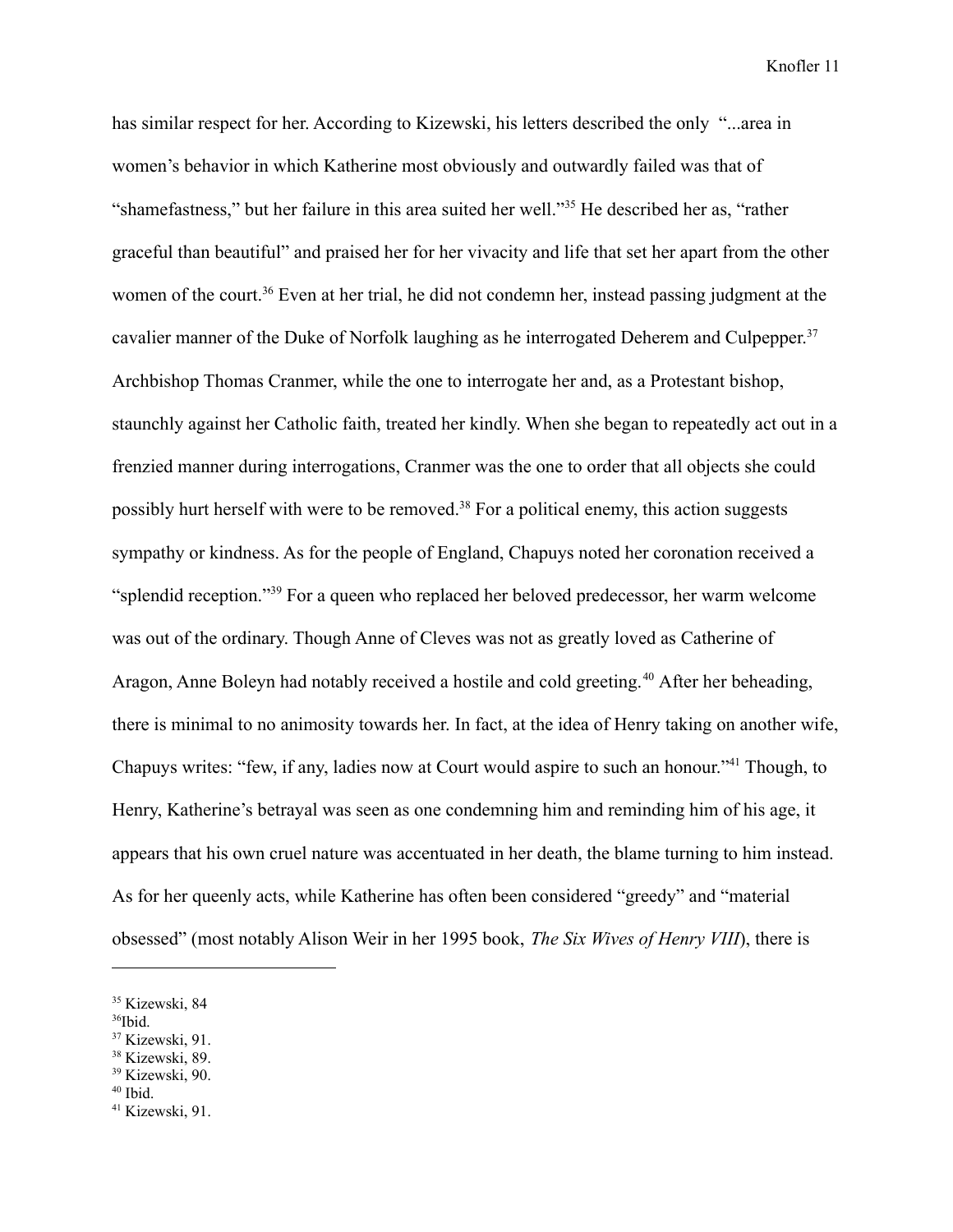little record of lavish spending in her records.<sup>42</sup> In fact, one of her largest expenses as queen came out of generosity. Upon learning of the imprisonment of the elderly Margaret Pole, Countess of Salisbury, Katherine went to Henry to ask for a pardon. When she was denied, Katherine instead ordered her own dressmakers to produce warm clothing for Pole, paying for it out of her own expenses.<sup>43</sup> Despite her pleas for freedom being ignored, her kind act of sending a prisoner warm clothes, the greatest action she could do with her limitations, indicates kindness and compassion for those less fortunate. In court documents, the most often mentions of her are through her intercessions on the behalf of prisoners like Pole. This occurrence is notably present in the case of Sir Thomas Wyatt. Kizewski describes how, when discussing the release of Sir Thomas Wyatt and Sir John Wallop, Katherine's role is mentioned twice and their release came "at the great suit of the Queen."<sup>44</sup> At the end of the month, the list of grants includes Wyatt, Wallop, and John Mason (Wyatt's secretary) on behalf of the queen. On a larger scale, throughout her short time in power, Kizewski emphasizes her generous nature through "several grants made during her brief reign grant lands and homes to her servants."<sup>45</sup> With Katherine's character so well-established and so well thought of by contemporaries, the lack of care and representation in her trial underscores Henry's own cruelty rather than her own misdeeds.

Katherine's trial (or lack thereof) and condemnation were similarly plagued with misogyny and protection for Henry's ego as he crafted a case for her execution. Even before Katherine, Henry was known both for infidelity of his own and a vicious temper. When Katherine and he were married, he was forty nine to her fifteen to seventeen and suffering from chronic pain and gout. While he doted on Katherine and lavished her in gifts, upon hearing of her

<sup>42</sup> Kizewski, 39.

<sup>43</sup> Kizewski, 87.

<sup>44</sup> Kizewski, 13.

<sup>45</sup> Ibid.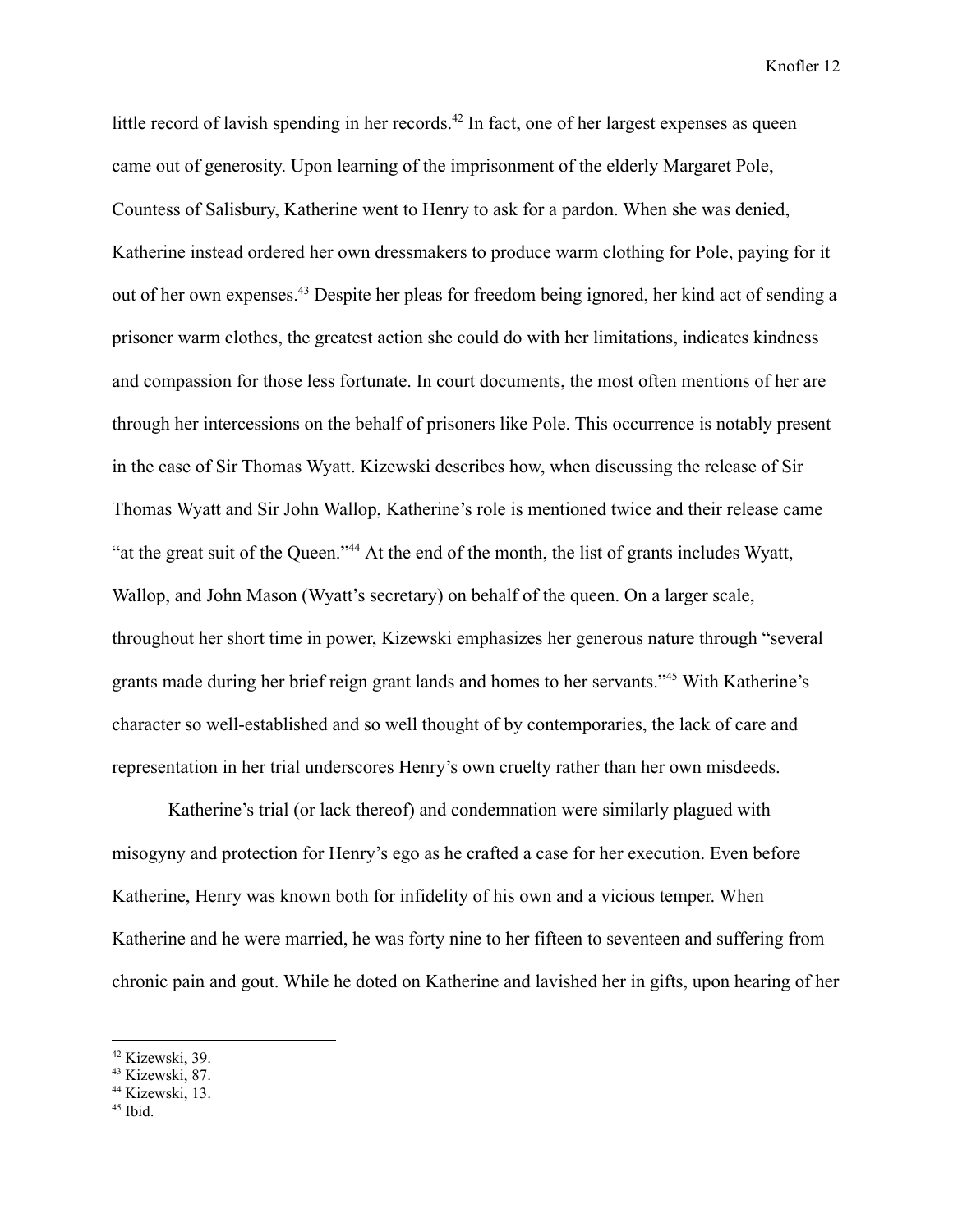past, his plans for retribution grew harsh. In a letter to Francis I, Marillac describes: "...this King had changed his love for the Queen into hatred, and taken such grief at being deceived that of late it was thought he had gone mad, for he called a sword to slay her he had loved so much."<sup>46</sup> Later on in the letter, he continues: "Sometimes he says irreverently that that wicked woman had never such delight in her incontinency as she should have torture in her death."<sup>47</sup> In a position of ultimate power, Henry's violent feelings towards her and her trial coupled with the court's fearful need to please him, Katherine's sentence was furthered by extra legislation. Her conviction was brought on by the Act of Succession of 1534 and passing the Royal Assent of 1541, declaring, "...that any lightness of the queen at the time may be revealed to the King or his Council, and that an unchaste woman marrying the King shall be guilty of high treason."<sup>48</sup> In passing this law, Henry made it possible to sentence Katherine without a trial and deprive her of the chance to defend herself. During the time leading up to her coronation, Katherine was inconsolable, having told everything to Cranmer with the promise that the king would show her mercy (a promise he never honored).<sup>49</sup> Imprisoned in the Tower of London, Katherine fell into constant fits of hysteria severe enough to lead Cranmer to order the removal of dangerous objects for fear she would kill herself.<sup>50</sup> On the night before her execution, she oddly requested to have a block brought to her chamber so she might practice how to lay her head.<sup>51</sup> Her request was honored and, the next day, February 13, 1542, she was beheaded. Despite the myth, her last words recorded by eyewitnesses were not that of wishing to be the wife of Culpepper, but rather confessing her sins, claiming she

 $47$  Ibid. <sup>46</sup> "Marillac to Francis I," 1541, *Letters and Papers, Foreign and Domestic, Henry VIII, Volume 16,* Entry Number 1426, ed. James Gairdner (London: Her Majesty's Stationery Office, 1885), British History Online.

<sup>49</sup> Simkin. <sup>48</sup> "Parliament," 1542, *Letters and Papers, Foreign and Domestic, Henry VIII, Volume 17,* Entry Number 28, ed. James Gairdner (London: Her Majesty's Stationery Office, 1885), British History Online.

<sup>51</sup> Simkin. <sup>50</sup> "Cranmer to Henry VIII," 1541, *Letters and Papers, Foreign and Domestic, Henry VIII, Volume 16,* Entry Number 1325, ed. James Gairdner (London: Her Majesty's Stationery Office, 1885), British History Online.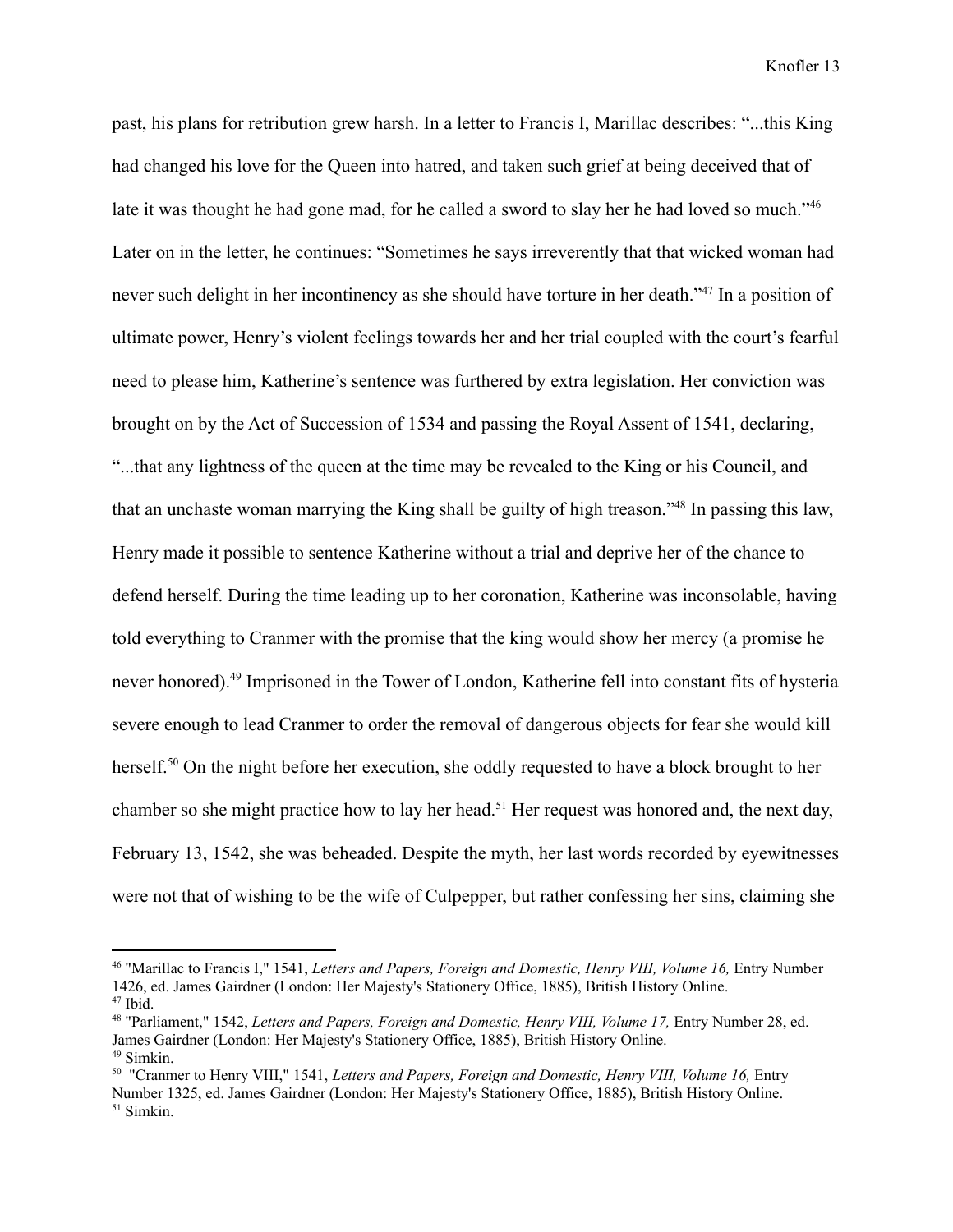deserved a hundred deaths for what she had done, and considered her punishment just under the judgment of both the king and God. Approximations of her age reveal her to have been around nineteen at the time of her death. Alone and helpless, while Katherine's reign and fall were well regarded by those of her time, false information and misogyny perpetuated a barrage of myth.

Until recently, much scholarship surrounding Katherine Howard suffered under one or more of two misdeeds: faulty accounts and general sexism. With its earliest manuscript dated approximately 1556, the anonymously published *Chronicle of King Henry VIII of England. Being A Contemporary Record of Some of the Principle Events of the Reigns of Henry VIII and Edward VI*, also known as the *Spanish Chronicle* was considered by early historians to be a reliable account.<sup>52</sup> However, most modern historians have discredited the book entirely due to the amount of errors. In the *Spanish Chronicle*, Katherine is presented as vindictive and vain, something not present in primary sources.<sup>53</sup> As for more glaring errors, the chronicle claims she was the fourth wife of Henry VIII and a maid of Prince Edward.<sup>54</sup> According to the text, she and Henry were married the same day they met and, while Deherem and Mannox are not mentioned, the affair with Culpepper is romanticized.<sup>55</sup> Through the *Spanish Chronicle*, the myth is created of her final words being not a cowed apology but a profession of love for Culpepper.<sup>56</sup> While the Chronicle's claim of her final words has no backing in any primary sources or any other sources, the idea of its credibility has led many subsequent biographies to include facts from the Chronicle in their retellings. In addition, many biographers place special emphasis on Katherine's sexuality. David Starkey equated her with a prostitute, calling her a "good time girl."<sup>57</sup> In his 1961 book, *Catherine Howard: A Tudor Tragedy*, Lacey Baldwin Smith, blamed

<sup>52</sup> Kizewski, 23.

 $53$  Ibid.

<sup>54</sup> Ibid.

 $55$  Ibid.

 $56$  Ibid.

<sup>57</sup> Kizewski, 45.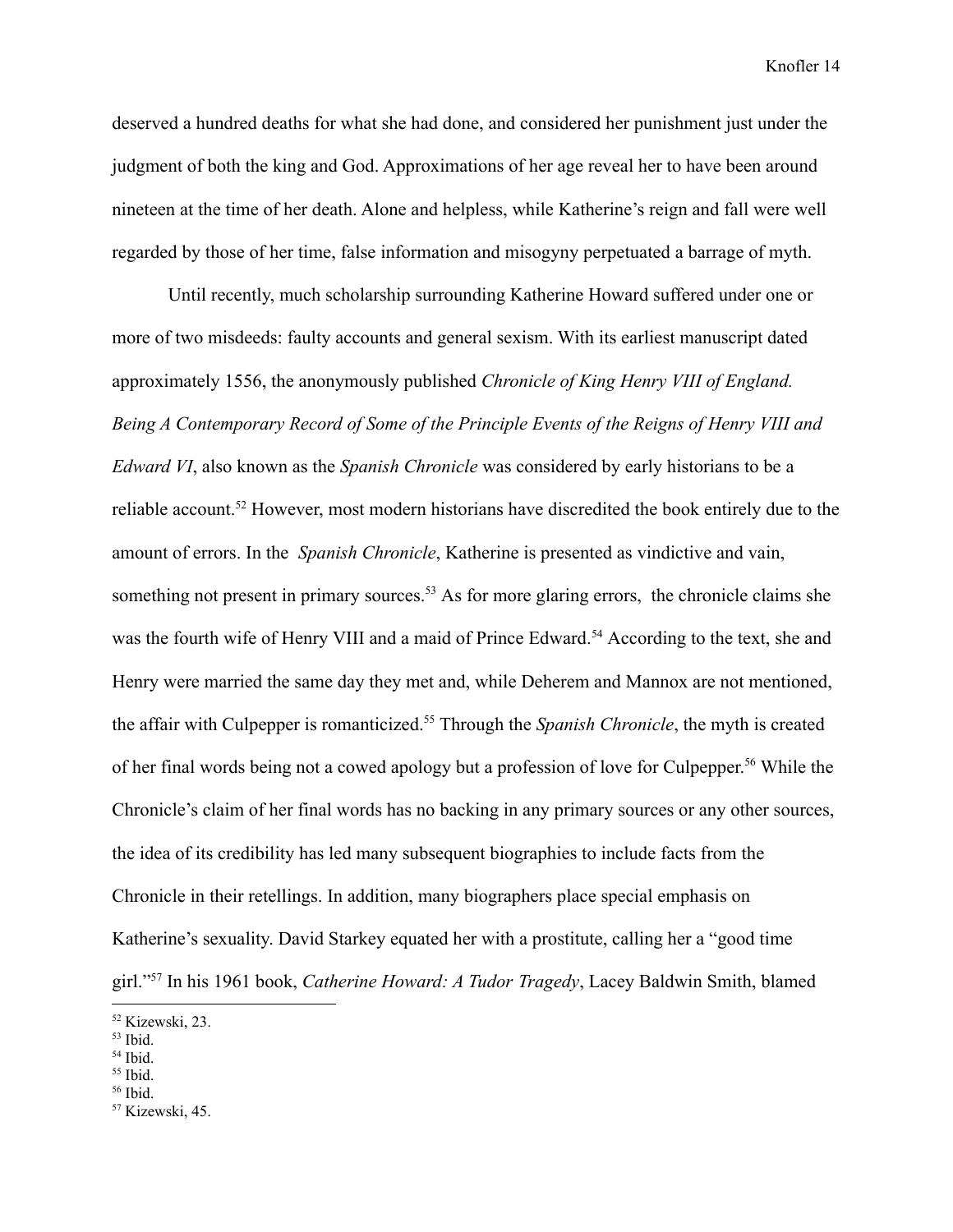Katherine for Culpepper's death, ignoring both his own part in their supposed affair and ignoring his past criminal activity, which he brings up later.<sup>58</sup> Female historians have also, notably, crafted their narrative through vindictive stereotypes. In Carolly Erickson's 1980 biography, *Great Harry*, Erickson attacks both her sexuality and her physical appearance, stating "Katherine more than likely seduced," Culpepper, saying she, "was clearly the aggressor, not the victim…" but refusing to provide evidence to her claim.<sup>59</sup> Even feminist interpretations can come into conflict. In *Divorced, Beheaded, Survived: A Feminist Reinterpretation of the Wives of Henry VIII*, while Karen Lindsey states the reason Katherine's "...image remains so tarnished says more about our failure to accept female sexuality than about Kathryn Howard's morality,"<sup>60</sup> she explicitly focuses on her sexuality rather than her individuality. Lindsey frames Katherine's relationships being based purely around her sexual desire. For her relationship with Mannox, she goes so far as to claim Katherine considered the balance of power in her favor, exercising her superiority over him despite the fact she was around thirteen years old.<sup>61</sup> Time and time again, biographies from historians of all genders paint Katherine Howard as a sex-obessed teenager on the basis of false information and patriarchal standards.

While many are quick to point a finger at her youth being a reason for a flighty nature, fewer view Katherine's youth and naïveté as that of a child, sent into the tumultuous world of the court of Henry VIII. Primary sources and new scholarship uncover new interpretations that reveal Katherine as most likely innocent of her supposed affair with Thomas Culpepper, sexually abused throughout her life, and the ideal sixteenth century woman with a vivacious nature. Her story, and the genuine truth behind centuries of bias, sexism, and myth, is too large to cover in a

<sup>58</sup> Kizewski, 38.

<sup>59</sup> Ibid.

<sup>60</sup> Kizewski, 43.

 $61$  Ibid.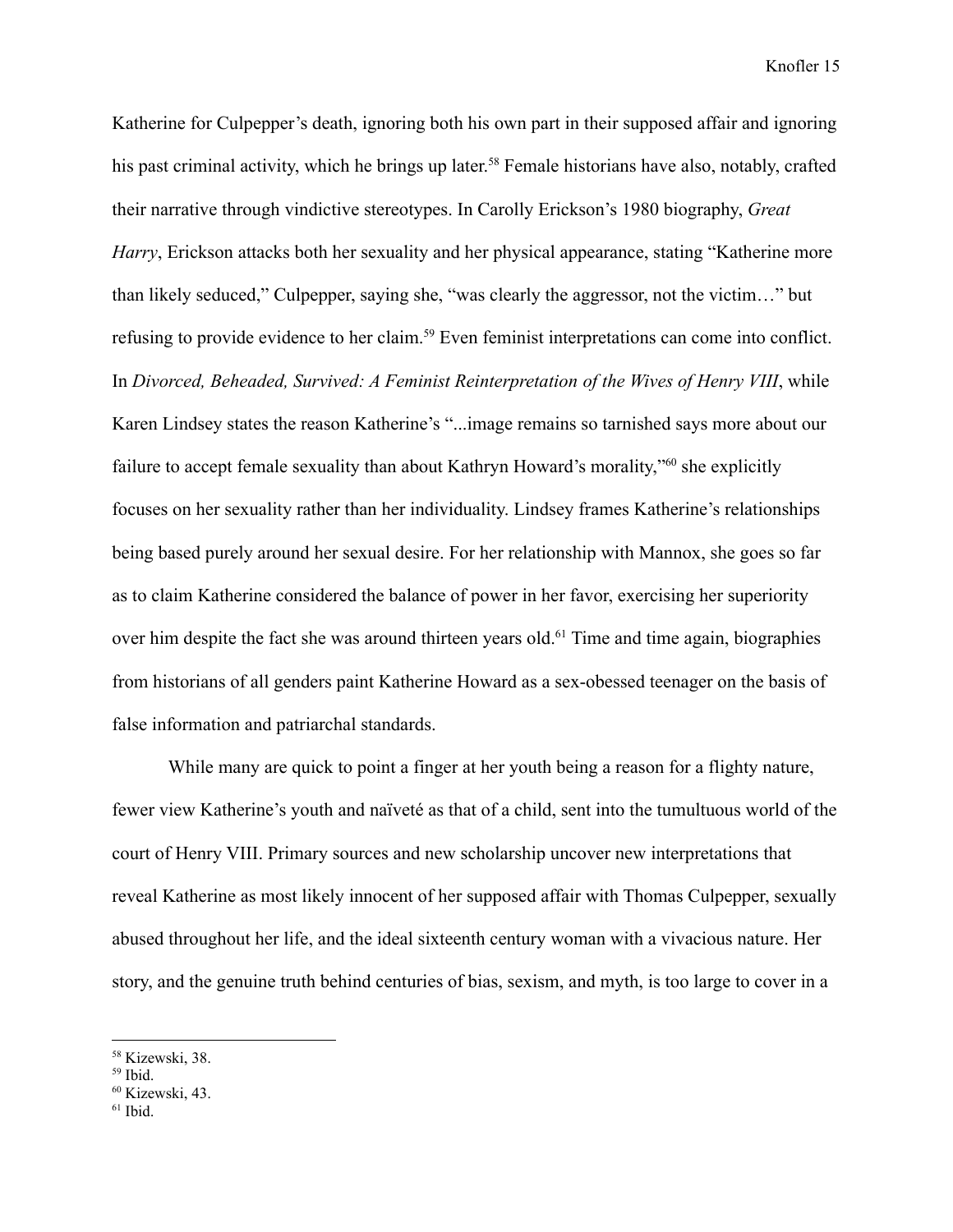single paper. However, modern scholars and historians are beginning to put in the work. With more stories and adaptations continuing to be produced, Katherine Howard's story is reaching a greater audience. Even outside traditional scholarship, teens (especially teenage girls) are both relating and sympathizing with her life. New psychological developments have produced a better understanding of her mental state and the way her mental health influenced her choices and created support for people who experienced the same type of abuse. For a woman who may not have made it to the age of twenty, a queen whose reign barely lasted two years, and a memory which lasted through time as a single word in a rhyme, Katherine Howard's true legacy, though it may appear small, is timeless.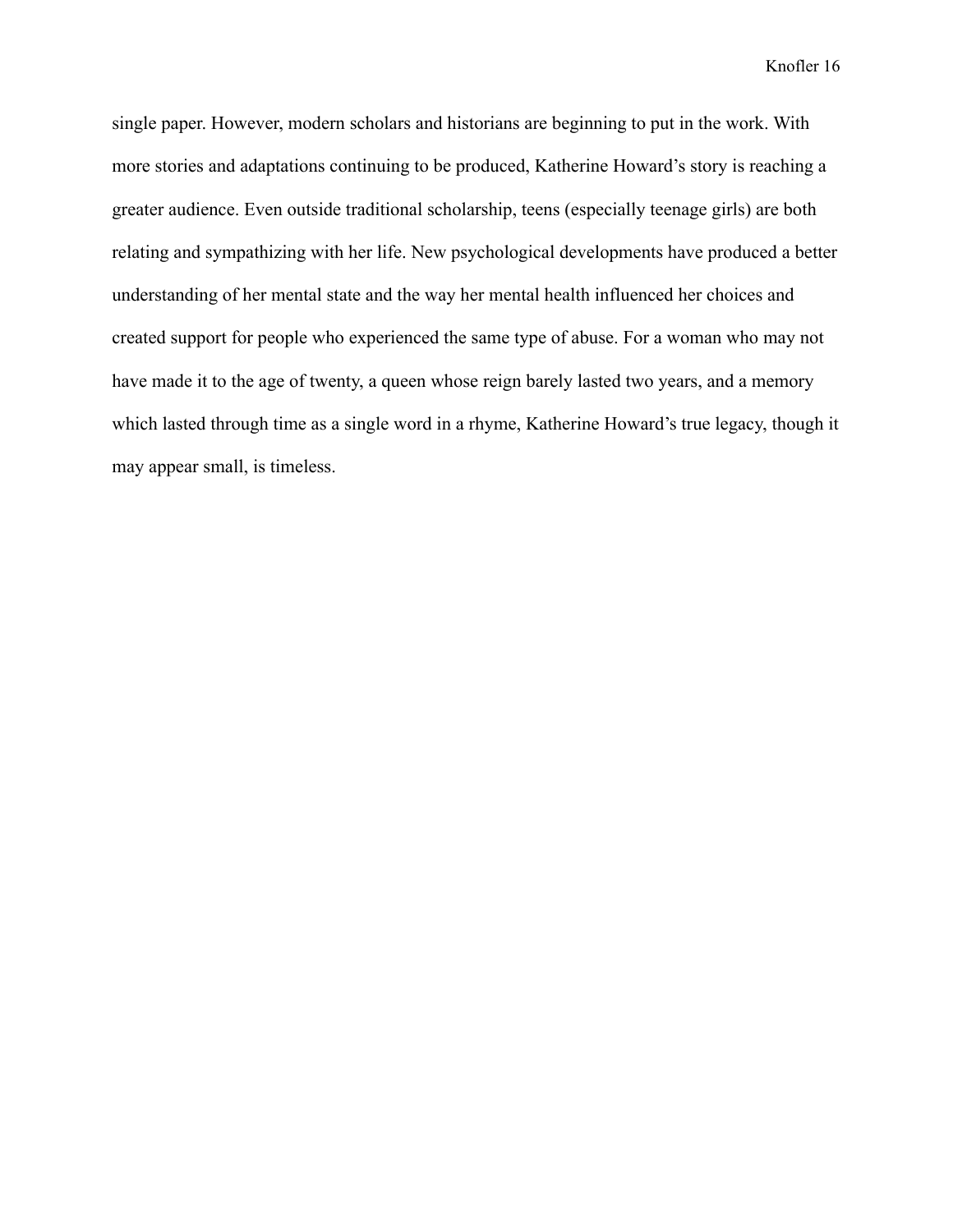## Bibliography:

Clark, Nicola. "Queen Katherine Howard: Space, and Promiscuity Pre- and Post-Marriage, 1536-1541." Royal Studies Journal 6, no. 2 (2019): 89. https://doi.org/10.21039/rsj.202.

"Henry VIII: May 1536, 16-20," in Letters and Papers, Foreign and Domestic, Henry VIII, Volume 10, January-June 1536, ed. James Gairdner (London: Her Majesty's Stationery Office, 1887), 371-391. British History Online, accessed December 14, 2021, http://www.british-history.ac.uk/letters-papers-hen8/vol10/pp371-391.

"Henry VIII: May 1535, 26-31," in Letters and Papers, Foreign and Domestic, Henry VIII, Volume 8, January-July 1535, ed. James Gairdner (London: Her Majesty's Stationery Office, 1885), 287-305. British History Online, accessed December 14, 2021, http://www.british-history.ac.uk/letters-papers-hen8/vol8/pp287-305.

"Henry VIII: October 1536, 21-25," in Letters and Papers, Foreign and Domestic, Henry VIII, Volume 11, July-December 1536, ed. James Gairdner (London: Her Majesty's Stationery Office, 1888), 315-349. British History Online, accessed December 14, 2021, http://www.british-history.ac.uk/letters-papers-hen8/vol11/pp315-349.

"Henry VIII: February 1542, 16-28," in Letters and Papers, Foreign and Domestic, Henry VIII, Volume 17, 1542, ed. James Gairdner and R H Brodie (London: Her Majesty's Stationery Office, 1900), 46-62. British History Online, accessed December 14, 2021, http://www.british-history.ac.uk/letters-papers-hen8/vol17/pp46-62.

Irish, Bradley J. "'The Secret Chamber and Other Suspect Places': Materiality, Space, and the Fall of Catherine Howard." Early Modern Women: An Interdisciplinary Journal 4 (2009): 169–73. https://doi.org/10.1086/emw23541578.

Kizewski, Holly K. "Jewel of Womanhood: A Feminist Reinterpretation of Queen Katherine Howard" (2014).

Letters and Papers, Foreign and Domestic, Henry VIII, Volume 16, 1540-1541. Edited by James Gairdner and R H Brodie. London: Her Majesty's Stationery Office 1898. British History Online, accessed December 14, 2021, http://www.british-history.ac.uk/letters-papers-hen8/vol16.

"Grooming: Know the Warning Signs." RAINN. Rape, Abuse, and Incest National Network, July 10, 2020. Accessed December 12, 2021. https://www.rainn.org/news/grooming-know-warning-signs.

Schutte, Valerie. "The Fictional Queen Katherine Howard." Early Modern Women: An Interdisciplinary Journal 12, no. 2 (2018): 146–50. https://doi.org/10.1353/emw.2018.0011.

Simkin, John. "Francis Dereham." Spartacus Educational. Spartacus Educational, 1997. https://spartacus-educational.com/Francis\_Dereham.htm.